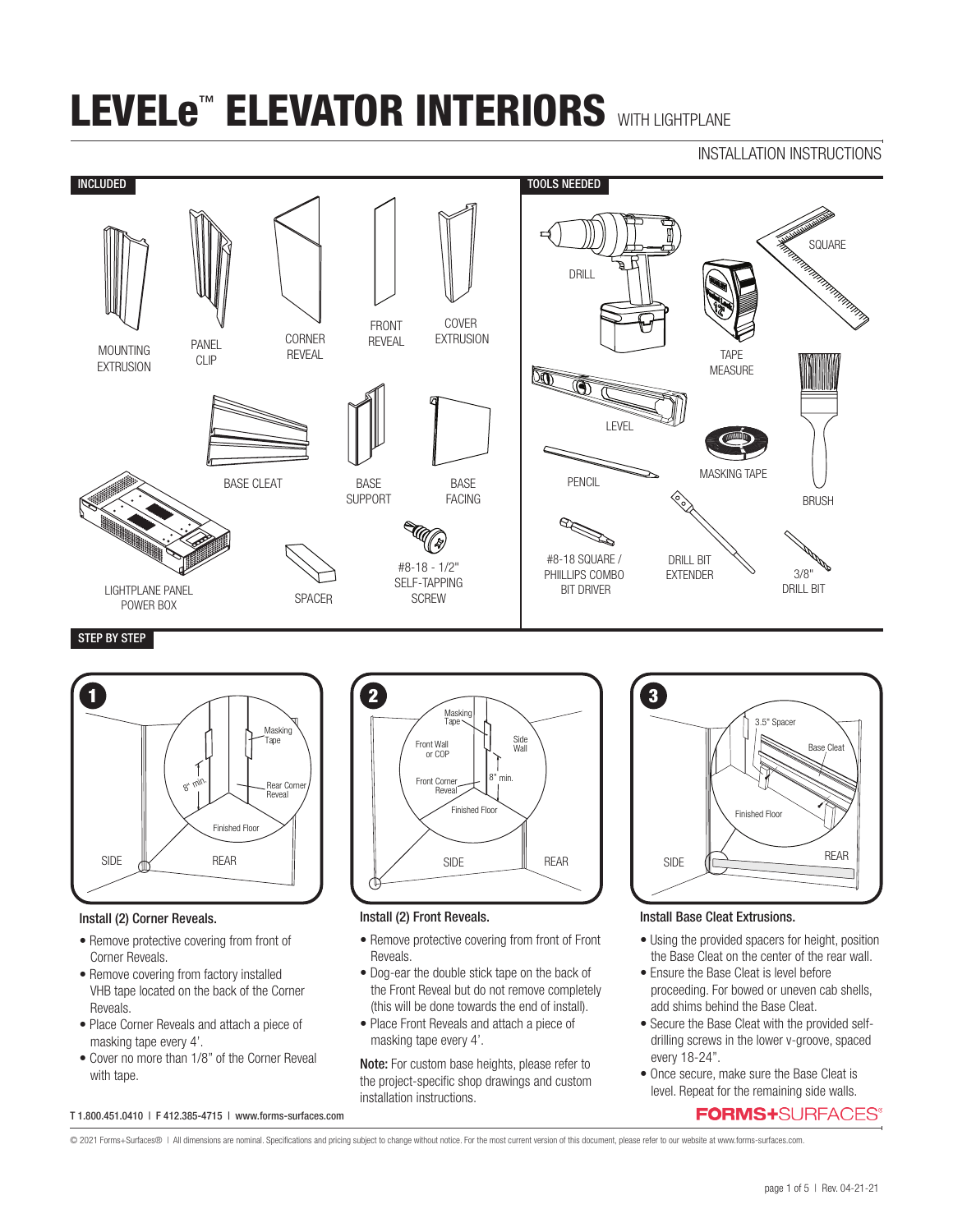# INSTALLATION INSTRUCTIONS



#### Install Base Supports.

- Dry fit the Base Facing. Center Base Facing along back wall and hang from clip on Base Extrusion. Mark the locations of both ends along the wall.
- Install the left- and right-most Base Supports approximately 1/4" from your markings and every 18 - 24" in between. Use 1/2" spacer as a guide. Do not hinder airflow.

Note: Elevator floor might be uneven. Ensure Base Supports are flush with the bottom of the Base Cleat.



### Identify LightPlane Panel(s).

- LightPlane Panels will arrive with attached wires and quick connects zip tied and secured to the back of the panel.
- Cut zip ties and place wires on front of panel.
- LightPlane Panels are installed using the same steps as the LEVELe Elevator panels.



### Review location of LightPlane Panel(s).

• If LightPlane Panels are adjacent to the Mounting Extrusion, the extrusion will be precut to avoid damaging the exit wire(s).

Note: If the wire exits from only one side of the LightPlane Panel, position the panel so the wire exits towards the inside of the elevator.



### Install (1) Mounting Extrusion on rear wall.

- On the rear wall, align the Mounting Extrusion vertically with the endpoint marked in the previous step.
- Use the provided 1" spacer above the Base Support to set the Mounting Extrusion at the proper height. Be sure the Mounting Extrusion is square relative to the base.
- Attach using provided self-drilling screws. Space screws every 18-24".



Install First Panel.

- Remove debris from Mounting Extrusion and Base Cleat with a brush prior to installation.
- The first panel will engage into the vertical Mounting Extrusion and Base Cleat. It is important that lower panels are installed straight and level, and engage fully with the Mounting Extrusion.
- The panel must engage with the top cleat of the Base Cleat.



### Attach side Panel Clips.

- Attach the Panel Clips as shown, using the provided self-drilling screws.
- (1) Panel Clip should be installed every 18-24" for proper alignment.

#### T 1.800.451.0410 | F 412.385-4715 | www.forms-surfaces.com

## **FORMS+**SURFACES®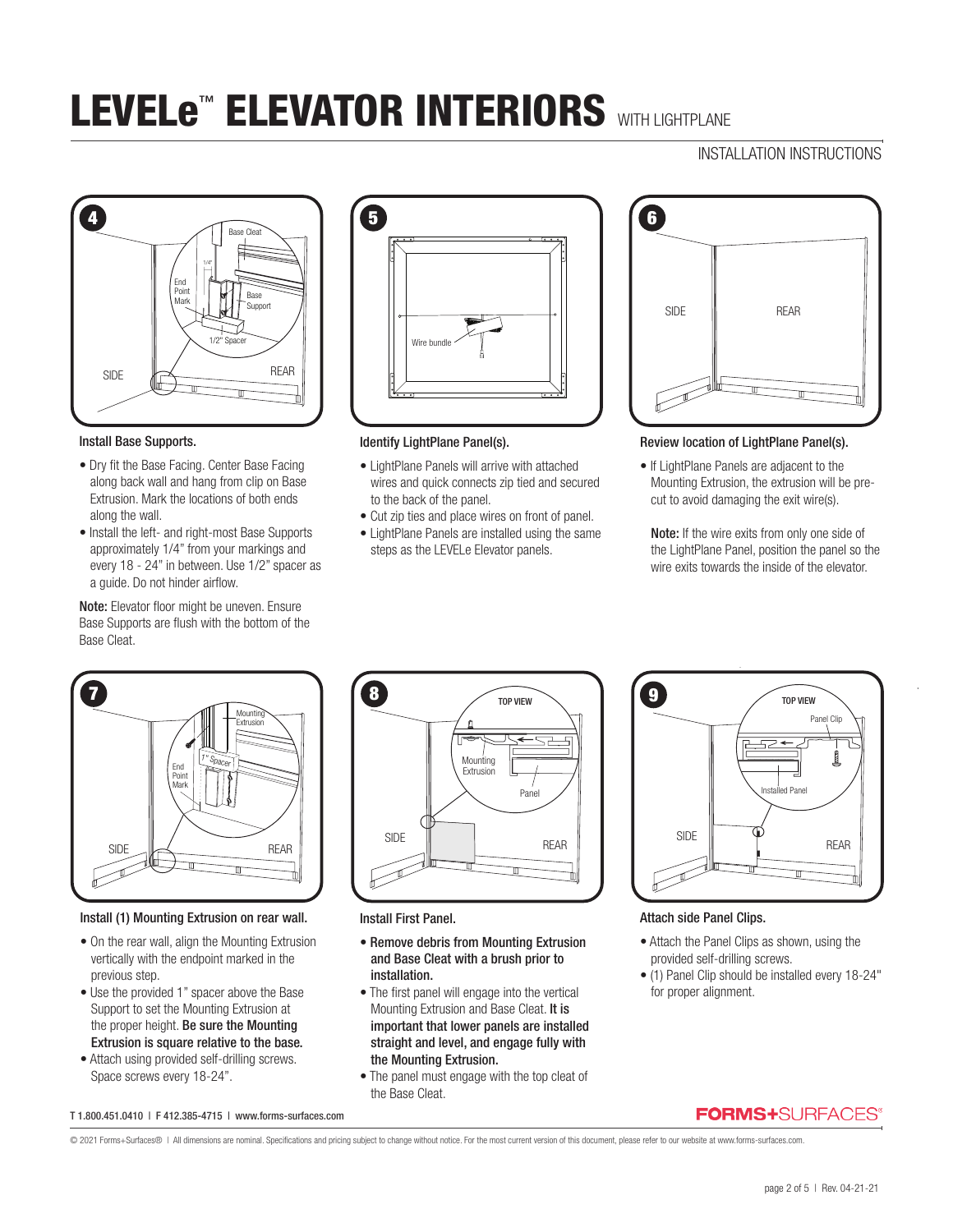# INSTALLATION INSTRUCTIONS



#### Attach top Panel Clips.

- Attach the Panel Clips as shown, using the provided self-drilling screws.
- (1) Panel Clip should be installed every 18-24" for proper alignment.



### Attach side Panel Clips to LightPlane Panels.

- As indicated on the LightPlane Panels, Panel Clips should not obstruct wire exit locations.
- Attach the Panel Clips as shown in step 9, using the provided self-drilling screws.
- (1) Panel Clip should be installed every 18-24" for proper alignment.



#### Attach wires to elevator interior wall.

- Attach the wire(s) to the interior wall with masking tape.
- There will be enough wire for the quick connect to reach the cab shell canopy.



### Install next Panel in sequence.

- Using the customer service drawings, installation sequence numbers on CSD, install panels in the order indicated using the methods described.
- Panels must engage fully with Hanging Clips and Panel Clips.
- Debris in the Mounting Extrusion, Hanging Clips or Panel Clips will prevent the panel from fully engaging.



### Repeat steps 8-10 as required.

• At any point where (2) Panels meet, Panel Clips should cross over both Panels, as seen above, to ensure ideal Panel alignment.

Note: No side Panel Clips are installed for last row of Panels.



## Install Handrail Panel (if applicable).

- Configurations with a handrail panel come with handrails factory installed on a single panel.
- For configurations in which handrails must span multiple panels, shoulder bolts will be installed. Once all panels are installed, slide handrail onto shoulder bolts and tighten underside set screws with provided allen key.

#### T 1.800.451.0410 | F 412.385-4715 | www.forms-surfaces.com

© 2021 Forms+Surfaces® | All dimensions are nominal. Specifications and pricing subject to change without notice. For the most current version of this document, please refer to our website at www.forms-surfaces.com.

**FORMS+**SURFACES®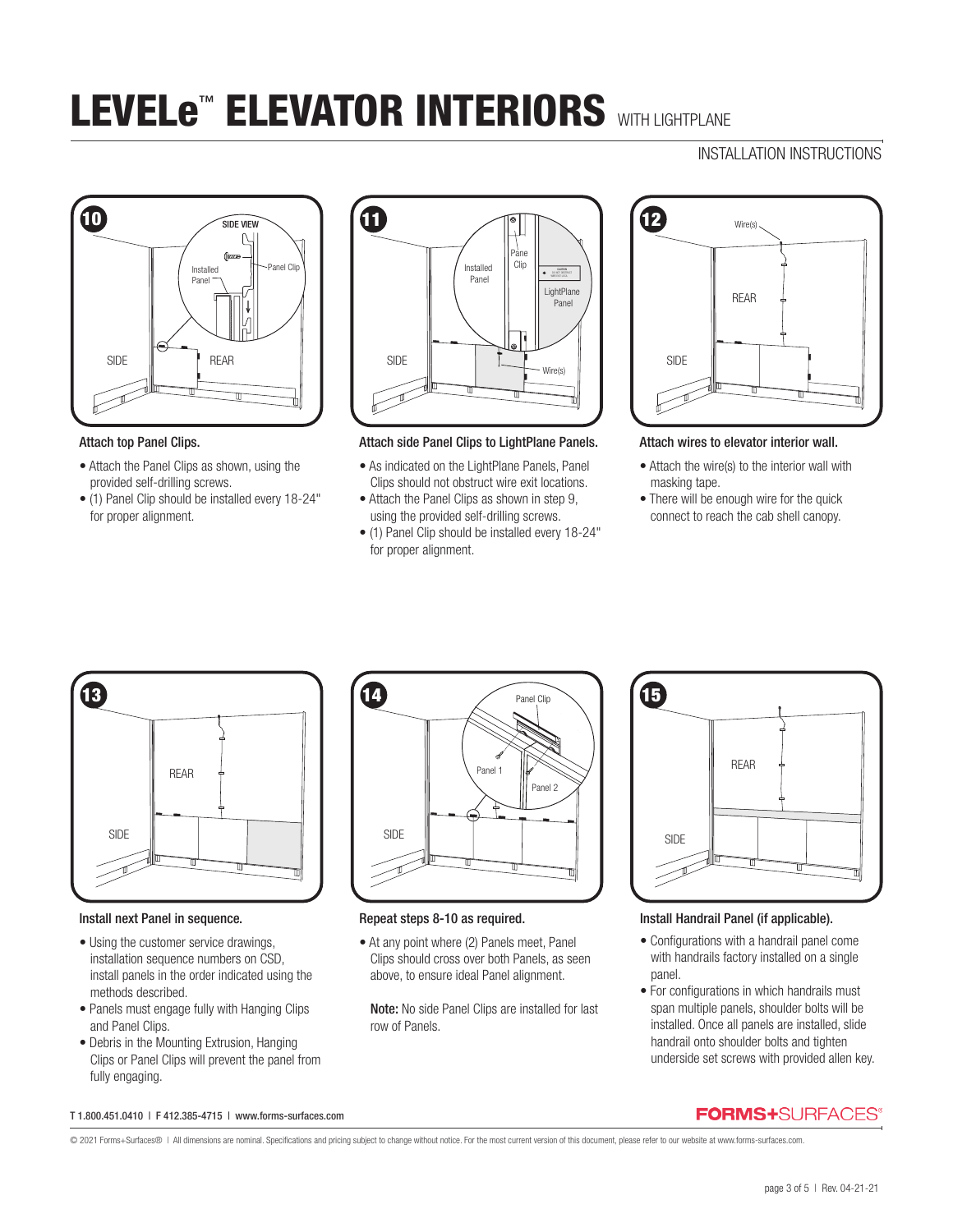## INSTALLATION INSTRUCTIONS



#### Attach top Panel Clips.

- Attach the Panel Clips as shown, using the provided self-drilling screws.
- (1) Panel Clip should be installed every 18-24" for proper alignment.



Continue to install Panels in sequence.

- Remove debris from Mounting Extrusion and top Panel Clips with a brush prior to installation.
- Rest the first upper Panel on the Panel Clips to position the first upper Panel above the Handrail Panel. Refer to step 8 for detail.



Install side and top Panel Clips.

- Attach the Panel Clips as shown, using the provided self-drilling screws. See step 9 for detail.
- (1) Panel Clip should be installed every 18-24" for proper alignment.



Repeat steps 17-18 as required.

• No side Panel Clips are installed for last panel in row.



Install remaining Mounting Extrusions.

- Position Mounting Extrusion and attach using provided self-drilling screws. Space screws every 18-24".
- If LightPlane Panels are adjacent to the Mounting Extrusion, the extrusion will be precut to avoid damaging the exit wire(s).
- Mounting Extrusion must fully engage with Panels. Rear wall Mounting Extrusions should be equidistant from their respective corners.



Repeat steps 8-20 for remaining walls.

• Install all Panels for remaining walls as indicated in previous steps.

#### T 1.800.451.0410 | F 412.385-4715 | www.forms-surfaces.com

**FORMS+**SURFACES®